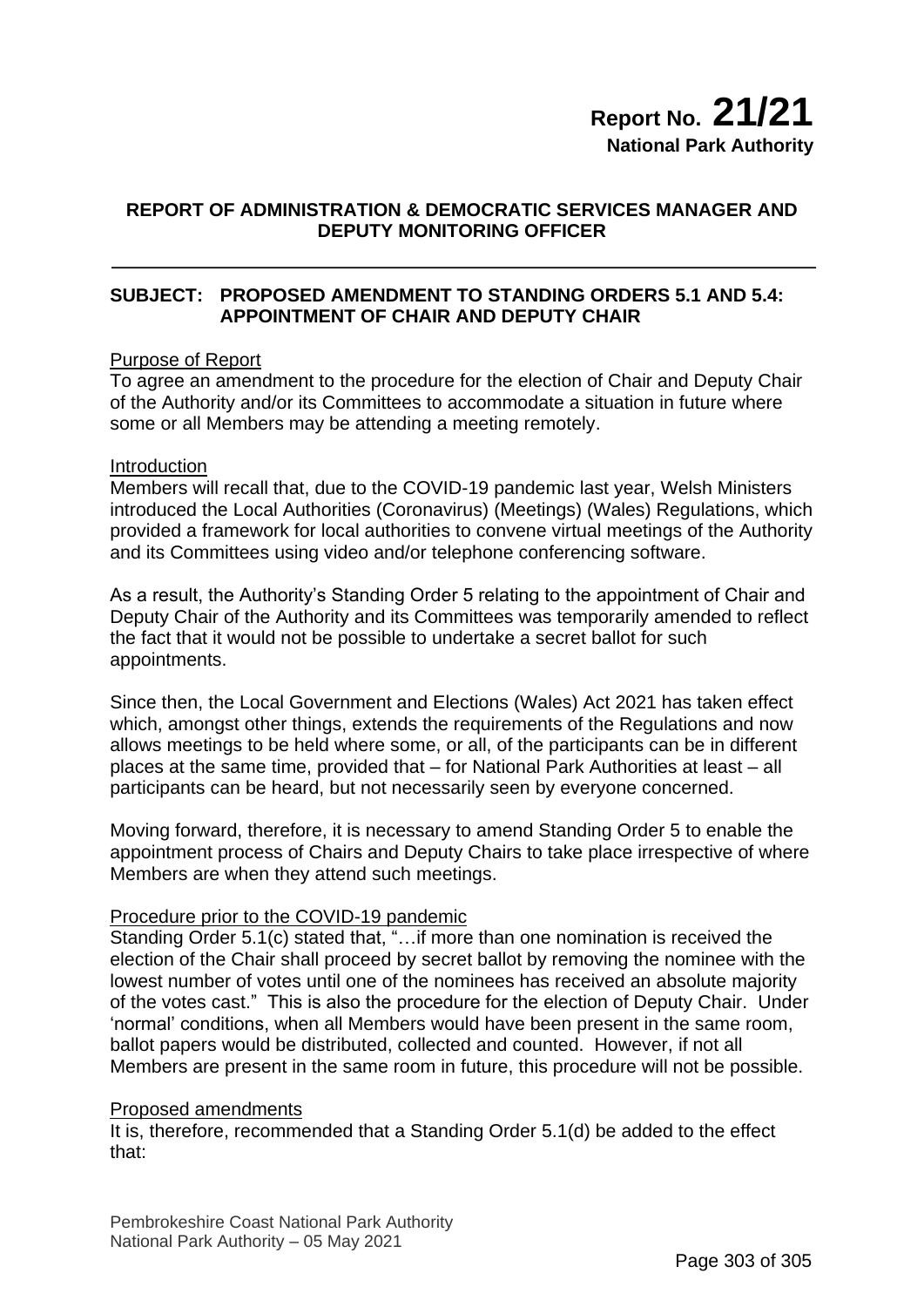- "(d) To accommodate remote attendance at meetings pursuant to The Local Government and Elections (Wales) Act 2021, a secret ballot will be carried out as follows:
	- (i) Members will be invited to vote for one candidate only. Candidates shall be entitled to vote for themselves.
	- (ii) The meeting shall be adjourned for a period of time to allow each Member attending by remote access to email, telephone or text his/her vote to the Administration & Democratic Services Manager or an alternate named officer at his/her National Park Authority email address and/or telephone number. Should a Member/Members be attending the meeting at the Authority's offices, and the officer is also present, they shall be afforded the additional option of voting by ballot paper.
	- (iii) The officer shall count the votes received and follow the usual voting procedure, i.e. removing the candidate with the lowest number of votes and continuing – if necessary – with subsequent ballots carried out under the procedure set out in (ii) above until one of the candidates has received an absolute majority of the votes cast."

If Members agree to this amendment going forward, it will also be necessary to amend Standing Order 5.4 to reflect this change:

"The Chair and Deputy Chair of a Committee shall be appointed at the first meeting of that Committee following the Annual Meeting of the Authority. The process for nominations to the office of Chair and Deputy Chair of a Committee shall be:

- (a) Nominations should be submitted in writing to the Democratic Services Manager or his/her team no later than 10 working days before the date of the meeting of the Committee.
- (b) If no nominations are received prior to the deadline of 10 working days, nominations will be invited on the day of the meeting.
- (c) If all Members are present in the same room on the day, the elections will be conducted in the same manner as referred to in Standing Order 5.1(c) above.
- (d) If some or all Members are attending the meeting remotely, the elections will be conducted in the same manner as referred to in Standing Order 5.1(d) above."

#### **RECOMMENDATION:**

**That Standing Orders 5.1 and 5.4 in relation to the procedure for the election of Chairs and Deputy Chairs to the National Park Authority and its Committees be amended as set out in this report.**

Background Documents The Local Government and Elections (Wales) Act 2021 The Authority's Standing Orders